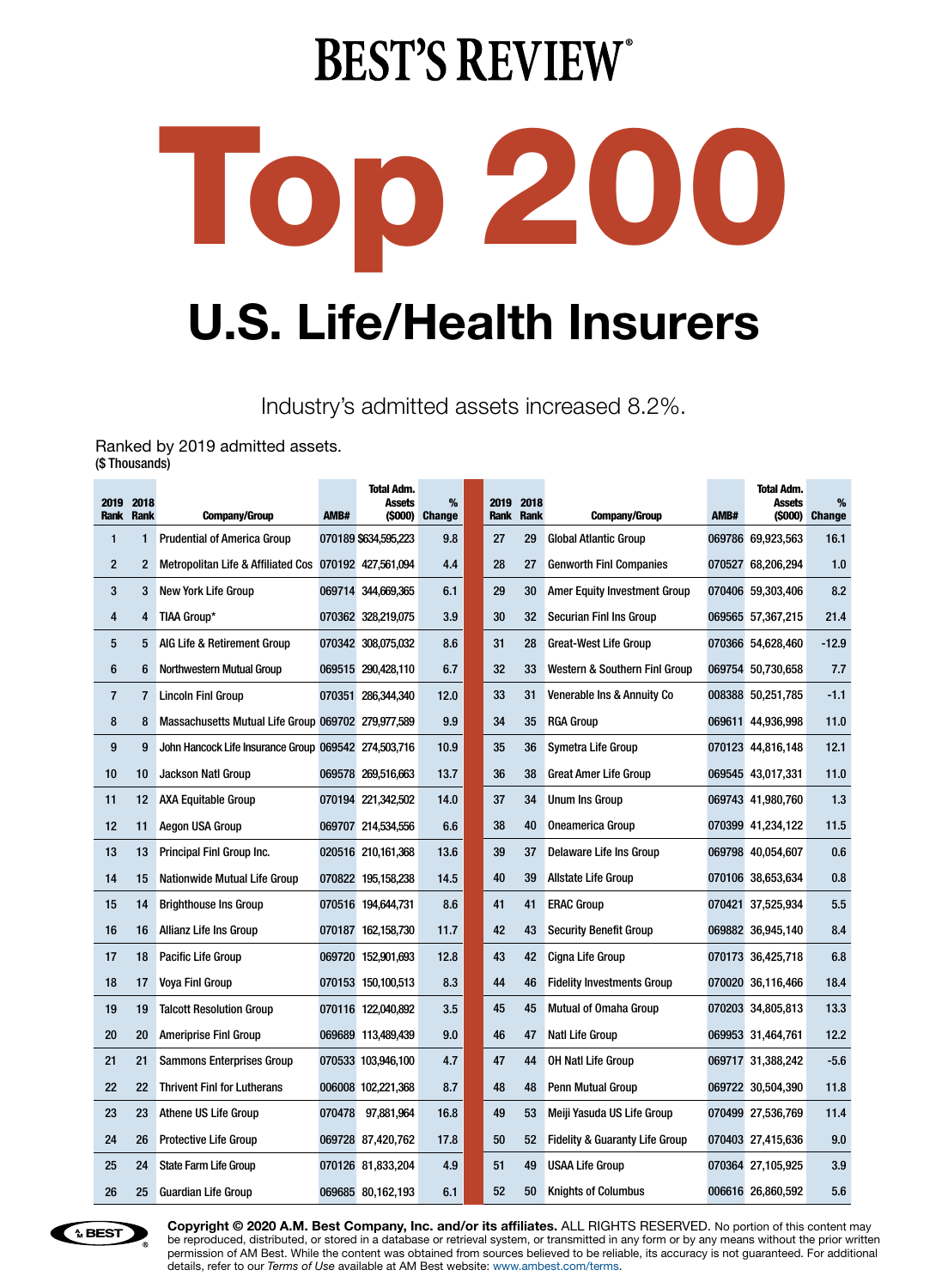## U.S. Life/Health Insurers

Ranked by 2019 admitted assets. (\$ Thousands)÷

| 2019<br><b>Rank</b><br>53<br>54<br>55<br>56<br>57 | 2018<br><b>Rank</b><br>51<br>55<br>58<br>56<br>54 | <b>Company/Group</b><br><b>Wilton Re Group</b><br>Ameritas Life Group | AMB#   | Assets<br>(\$000)<br>070435 25,808,842 | %<br><b>Change</b> |     | 2019<br><b>Rank</b> | 2018<br>Rank | <b>Company/Group</b>                         | AMB#   | Assets<br>(\$000) | %<br><b>Change</b> |
|---------------------------------------------------|---------------------------------------------------|-----------------------------------------------------------------------|--------|----------------------------------------|--------------------|-----|---------------------|--------------|----------------------------------------------|--------|-------------------|--------------------|
|                                                   |                                                   |                                                                       |        |                                        |                    |     |                     |              |                                              |        |                   |                    |
|                                                   |                                                   |                                                                       |        |                                        | 2.0                |     | 91                  | 92           | Kemper Life & Health Group                   | 070340 | 4,691,699         | 5.5                |
|                                                   |                                                   |                                                                       |        | 069790 25,695,601                      | 10.3               |     | 92                  | 90           | Cincinnati Life Ins Co                       | 006568 | 4,674,764         | 3.1                |
|                                                   |                                                   | <b>Berkshire Hathaway Group</b>                                       |        | 070158 25,650,417                      | 13.1               |     | 93                  | 93           | Kansas City Life Group                       | 069692 | 4,341,170         | 1.6                |
|                                                   |                                                   | Amer Natl Group                                                       |        | 070166 24,352,092                      | 6.0                |     | 94                  | 94           | <b>Continental Gen Ins Co</b>                | 007360 | 4,297,282         | 2.1                |
|                                                   |                                                   | UnitedHealth Life Companies                                           |        | 069973 24,225,066                      | 1.9                |     | 95                  | 96           | Union Labor Life Ins Co                      | 007152 | 4,284,760         | 10.1               |
| 58                                                | 57                                                | Sun Life Finl Group                                                   |        | 069740 24,015,112                      | 4.7                |     | 96                  | 95           | Auto-Owners Life Ins Co                      | 006140 | 4,201,091         | 5.1                |
| 59                                                | 61                                                | Mutual of America Life Ins Co                                         |        | 008851 23,658,085                      | 16.1               |     | 97                  | 97           | <b>Physicians Mutual Group</b>               | 069724 | 4,034,018         | 4.1                |
| 60                                                | 59                                                | <b>CNO Group</b>                                                      |        | 069862 23,349,690                      | 4.5                |     | 98                  | 99           | AAA Life Group                               | 070388 | 3,832,946         | 7.6                |
| 61                                                | 60                                                | Aetna Life Group                                                      |        | 070202 23,094,529                      | 8.4                |     | 99                  | 98           | Advantage Capital Life Group                 | 070486 | 3,653,933         | $-2.8$             |
| 62                                                | 64                                                | <b>CMFG Life Group</b>                                                |        | 070262 21,608,115                      | 17.3               | 100 |                     | 100          | Independent Order of Foresters USB 006551    |        | 3,534,072         | 5.3                |
| 63                                                | 63                                                | EquiTrust Life Ins Co                                                 |        | 060315 20,735,507                      | 11.5               | 101 |                     | 103          | Savings Bank Mutual Life Ins Co of MA 006696 |        | 3,407,592         | 11.1               |
| 64                                                | 62                                                | Globe Life Group                                                      |        | 070443 19,514,092                      | 3.7                | 102 |                     | 101          | Pan-Amer Life Ins Group                      | 069617 | 3,400,401         | 4.3                |
| 65                                                | 65                                                | <b>Nassau Ins Companies</b>                                           |        | 070510 18,418,166                      | 0.2                | 103 |                     | 102          | <b>Homesteaders Life Co</b>                  | 006534 | 3,213,162         | 4.7                |
| 66                                                | 66                                                | <b>Hannover Life Reassur America</b>                                  |        | 068031 17,527,200                      | 3.4                | 104 |                     | 106          | <b>GBU Finl Life</b>                         | 008161 | 3,089,848         | 12.2               |
| 67                                                | 67                                                | <b>Modern Woodmen of America</b>                                      |        | 006737 17,340,647                      | 5.2                | 105 |                     | 104          | <b>Combined A&amp;H Group</b>                | 070178 | 2,851,570         | 2.4                |
| 68                                                | 70                                                | <b>Tokio Marine US Life Group</b>                                     |        | 069195 17,264,227                      | 14.0               | 106 |                     | 105          | Security Mutual Life Ins Co of NY 007034     |        | 2,830,113         | 2.3                |
| 69                                                | 69                                                | Aflac U.S. Group                                                      |        | 069824 15,426,194                      | 0.7                | 107 |                     | 111          | <b>Prosperity Life Group</b>                 | 070471 | 2,779,385         | 8.6                |
| 70                                                | 72                                                | Zurich Amer Life Group                                                |        | 070470 15,264,777                      | 8.2                | 108 |                     | 108          | Michigan Farm Bureau Life Companies 070563   |        | 2,752,973         | 3.8                |
| 71                                                | 71                                                | Southern Farm Bureau Life Ins Co 007053 14,730,990                    |        |                                        | 3.1                | 109 |                     | 115          | <b>Foresters Life Ins &amp; Annuity Co</b>   | 006413 | 2,725,014         | 10.4               |
| 72                                                | 68                                                | <b>Swiss Re Life Group</b>                                            |        | 070469 12,901,198                      | -19.6              | 110 |                     | 114          | Erie Family Life Ins Co                      | 007276 | 2,677,484         | 7.2                |
| 73                                                | 73                                                | <b>Hartford Life &amp; Accident Ins Co</b>                            |        | 007285 12,877,681                      | $-0.2$             | 111 |                     | 112          | LifeCare Assur Co                            | 009200 | 2,673,939         | 5.1                |
| 74                                                | 74                                                | <b>Kuvare US Group</b>                                                |        | 070534 12,365,902                      | $-3.9$             | 112 |                     | 113          | <b>Manhattan Ins Group</b>                   | 070357 | 2,578,645         | 1.4                |
| 75                                                | 75                                                | Natl Western Life Group                                               |        | 070553 11,379,467                      | $-3.8$             | 113 |                     | 109          | <b>Assurity Life Ins Group</b>               | 070511 | 2,572,339         | $-2.1$             |
| 76                                                | 76                                                | Woodmen of World Life Ins Soc                                         |        | 007259 11,101,466                      | 1.4                | 114 |                     | 110          | <b>Amer Enterprise Group</b>                 | 070369 | 2,569,821         | $-0.8$             |
| 77                                                | 77                                                | <b>COUNTRY Finl Life Companies</b>                                    |        | 070571 10,424,241                      | 3.8                | 115 |                     | 116          | <b>IN Farm Bureau Group</b>                  | 070368 | 2,499,967         | 2.6                |
| 78                                                | 79                                                | <b>Farm Bureau Life Group</b>                                         | 070472 | 9,341,093                              | 2.4                | 116 |                     | 118          | <b>Liberty Bankers Group</b>                 | 070410 | 2,448,748         | 7.6                |
| 79                                                | 81                                                | Sentry Life Ins Group                                                 |        | 070125 8,384,603                       | 16.2               | 117 |                     | 119          | <b>Oxford Group</b>                          | 070367 | 2,410,906         | 7.1                |
| 80                                                | 80                                                | <b>Munich Amer Group</b>                                              | 069170 | 8,016,328                              | $-1.6$             | 118 |                     | 117          | TN Farmers Life Ins Co                       | 008443 | 2,398,767         | 4.3                |
| 81                                                | 78                                                | <b>Horace Mann Life Companies</b>                                     | 070561 | 7,992,086                              | -19.2              | 119 |                     | 121          | <b>MedAmerica Group</b>                      | 070054 | 2,180,109         | 0.2                |
| 82                                                | 82                                                | <b>Lombard Life Group</b>                                             | 070450 | 7,374,323                              | 8.7                | 120 |                     | 123          | <b>SCOR Life US Group</b>                    | 070253 | 2,176,840         | 1.3                |
| 83                                                | 83                                                | <b>Assurant US Life Companies</b>                                     | 070135 | 6,812,452                              | 5.9                | 121 |                     | 125          | <b>Federated Life Ins Co</b>                 | 006381 | 2,139,616         | 6.6                |
| 84                                                | 84                                                | <b>Amer Fidelity Group</b>                                            | 069640 | 6,756,068                              | 8.9                | 122 |                     | 122          | <b>Deseret Mgmt Corp Group</b>               | 070573 | 2,096,857         | $-3.1$             |
| 85                                                | 86                                                | Legal & Gen America Group                                             | 069539 | 6,213,032                              | 13.4               | 123 |                     | 127          | gCu                                          | 009807 | 2,052,334         | 8.5                |
| 86                                                | 85                                                | Americo Life Group                                                    | 069676 | 6,030,082                              | 6.3                | 124 |                     | 124          | Primerica Group                              | 070183 | 2,042,266         | 1.7                |
| 87                                                | 89                                                | <b>Calton Hidgs Group</b>                                             | 070530 | 5,520,874                              | 16.0               | 125 |                     | 133          | Sagicor Life Ins Co                          | 006057 | 2,037,280         | 27.8               |
| 88                                                | 87                                                | Amer Family Life Ins Co                                               | 006052 | 5,454,250                              | 3.4                | 126 |                     | 135          | Universal Life Ins Co                        | 060097 | 1,949,967         | 22.6               |
| 89                                                | 88                                                | <b>Farmers New World Life Ins Co</b>                                  | 006373 | 5,260,856                              | 4.2                | 127 |                     | 126          | <b>Trustmark Ins Group</b>                   | 069845 | 1,940,964         | 1.3                |
| 90                                                | 91                                                | <b>NGL Ins Group</b>                                                  | 070358 | 4,723,174                              | 4.7                | 128 |                     | 128          | BC & BS of KS Grp                            | 070031 | 1,939,774         | 9.3                |

÷

÷

÷